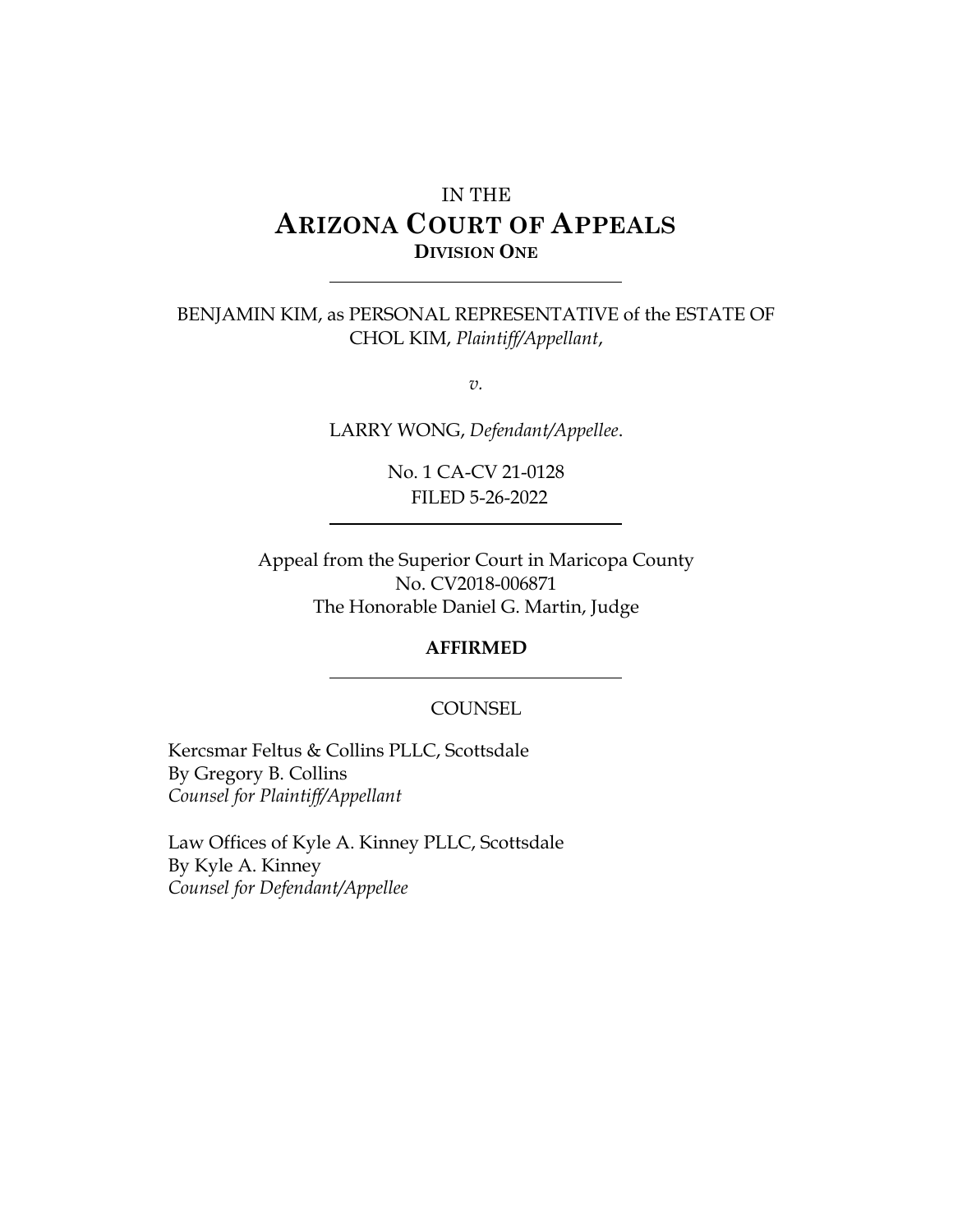#### KIM v. WONG Opinion of the Court

# **OPINION**

Judge Peter B. Swann delivered the opinion of the court, in which Presiding Judge Cynthia J. Bailey and Judge D. Steven Williams joined.

# **S W A N N**, Judge:

**¶1** The personal representative of the estate of Chol Kim challenges the superior court's grant of summary judgment on Kim's breach of bailment claim against his former landlord, Larry Wong. We affirm because no bailment was created.

# **FACTS AND PROCEDURAL HISTORY**

**¶2** Kim leased commercial space from Wong starting in approximately 1994 to operate a jewelry store. The parties' written lease expired in late 2006, at which point Kim became a month-to-month tenant.

**¶3** Wong gave Kim written notice of his intent not to renew the lease in February 2017. Wong visited the property at the beginning of March to see if Kim had vacated, but he had not and refused to do so. Wong locked Kim out approximately one month later and posted a notice directing Kim to call Sherry Wong ("Sherry") with any questions. At that time, Kim's jewelry inventory was still in the store.

**¶4** Kim called Sherry the next day and demanded access to the property. Sherry agreed to give him access if he was ready to remove his belongings from the property. Kim would not confirm that he would remove his belongings, instead demanding that Sherry fix the lock.

**¶5** Kim met Sherry at the property later that day.Sherry again told Kim she would give him one-time access to remove his belongings, but Kim refused to confirm that he would do so.

**¶6** Wong sued for forcible entry and detainer ("FED") in justice court and obtained an eviction judgment on May 4, 2017, following a hearing that Kim attended.The judge told Kim that the court would issue a writ of restitution on May 10, and the judgment recited the same information.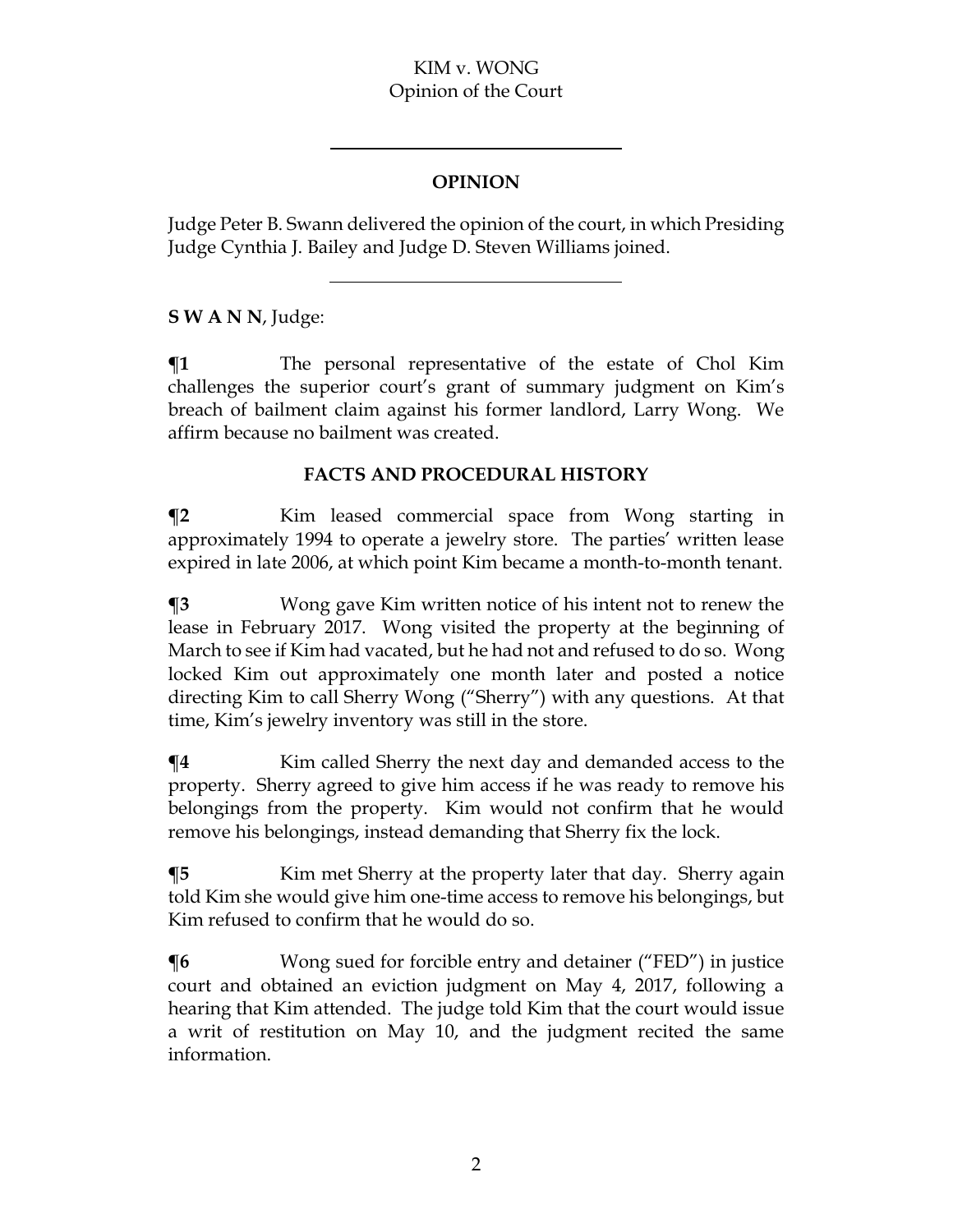**¶7** Kim was served with the writ of restitution and forcibly evicted on May 12. He returned to the property that evening and was arrested. That night, while Kim was in jail, someone broke into the property and stole a portion of Kim's inventory.

**The Term** Kim sued Wong in superior court, alleging that Wong recklessly breached his duty as a bailee by failing to protect the inventory after evicting him.Wong counterclaimed for trespass.The superior court granted summary judgment for Wong on Kim's claim, concluding that Wong owed no duty to protect the inventory because "a forcible eviction does not give rise to an involuntary bailment."The parties then stipulated to a judgment on Wong's counterclaim. Kim appeals from the final judgment.

#### **DISCUSSION**

**¶9** Summary judgment is appropriate when there is no genuine dispute of material fact and the movant is entitled to judgment as a matter of law. Ariz. R. Civ. P. 56(a). Summary judgment should be granted only "if the facts produced in support of the claim or defense have so little probative value, given the quantum of evidence required, that reasonable people could not agree with the conclusion advanced by the proponent of the claim or defense." *Orme School v. Reeves,* 166 Ariz. 301, 309 (1990). We review a grant of summary judgment de novo, viewing the evidence in the light most favorable to the non-movant. *Am. Furniture Warehouse Co. v. Town of Gilbert*, 245 Ariz. 156, 159, ¶ 9 (App. 2018).

 $\P$ **10** Kim's claim is for breach of a bailment. A bailment arises "where personal property is delivered to one party by another in trust for a specific purpose, with the express or implied agreement that the property will be returned or accounted for when the purpose is accomplished." *Nava v. Truly Nolen Exterminating of Houston, Inc*., 140 Ariz. 497, 500 (App. 1984). A bailee owes a duty to exercise reasonable care to prevent damage to or loss of the bailed property. 8A Am. Jur. 2d Bailments § 78.

 $\P$ **11** Citing several out-of-state cases, Kim contends that Wong, as his former landlord, became a bailee of his inventory after service of the writ of restitution. Kim first cites *Christensen v. Hoover*, 643 P.2d 525 (Colo. 1982). In *Christensen*, the landlord had taken the tenant's property to a private storage facility and refused to return it unless the tenant paid the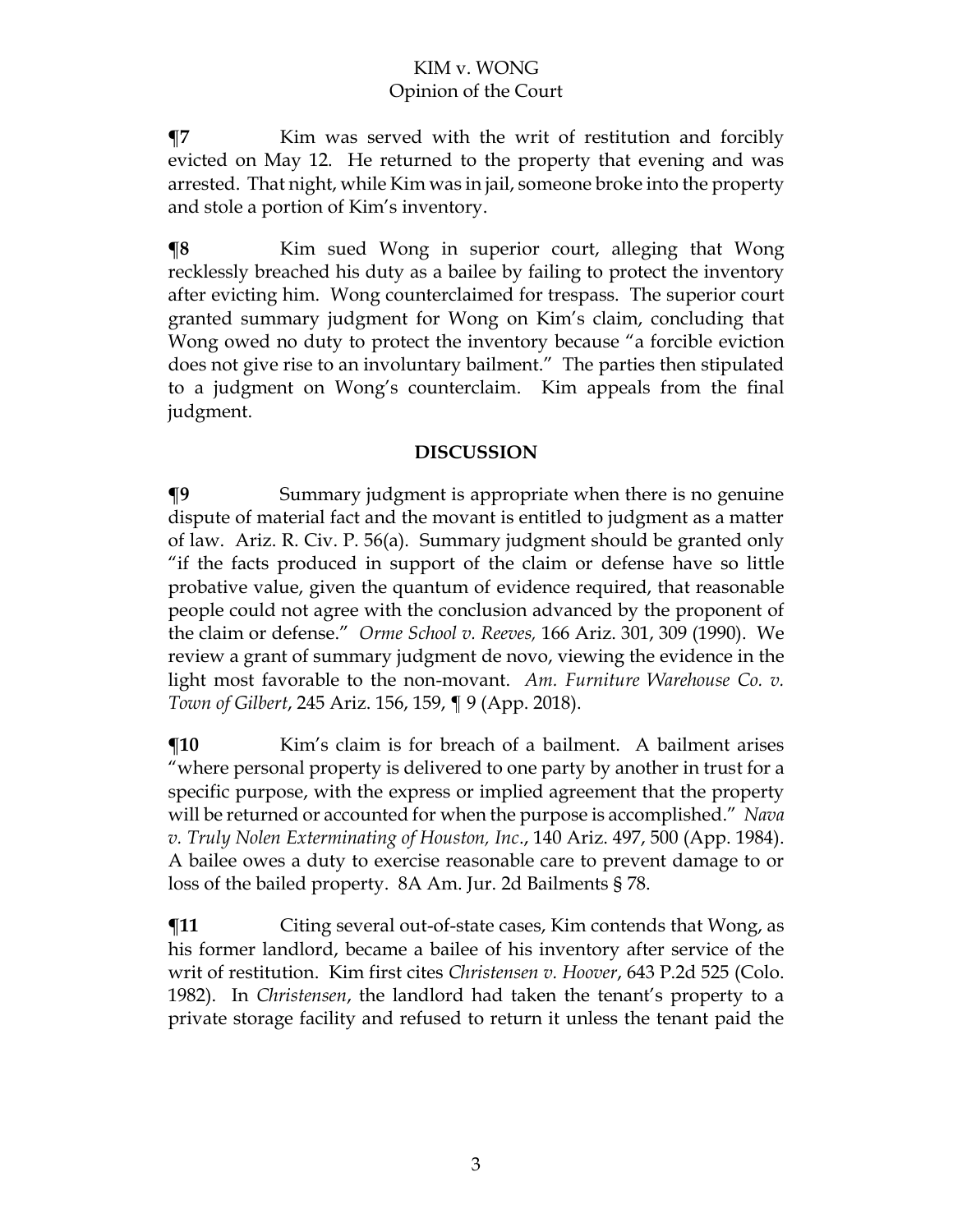## KIM v. WONG Opinion of the Court

storage fees. *Id*. at 527.<sup>1</sup> Finding a bailment relationship, the Colorado Supreme Court explained that a bailment arises if a landlord "actively participates in removing the tenant's property from the premises, or if he assumes possession or control of the tenant's property after the writ of restitution has been executed." *Id.* at 528.

**¶12** Here, unlike in *Christensen*, Wong did not remove any inventory. And though Kim contends that he was precluded from removing the inventory, the undisputed record shows that he consistently refused to do so, including during the approximately one-week period between the FED hearing and service of the writ of restitution. Further, Kim does not dispute that Wong lawfully terminated his tenancy. *Christensen* made clear that "[a]fter the tenancy has been lawfully terminated, the landlord is under no obligation . . . to store or maintain the tenant's possessions." *Id*. at 528; *see also Banks v. Korzman Assocs.*, 218 N.J. Super. 370, 372 (App. Div. 1987) ("When a tenancy has been terminated by lawful eviction, the landlord has no duty to care for property that the former tenant has left behind."); *McCready v. Booth*, 398 So.2d 1000, 1001 (Fla. Ct. App. 1981) ("We agree with the Villas that it had no duty to store or otherwise maintain the plaintiff's personal property once his tenancy had been lawfully terminated.").

**¶13** Kim also cites *Zissu v. IH2 Property Illinois, L.P*., 157 F. Supp. 3d 797 (N.D. Ill. 2016). There, the tenants contended that the landlord acted negligently by placing their property on the curb, where it was either stolen or damaged. *Id*. at 799–800. Consistent with *Christensen*, *Zissu* concluded that a landlord owes a duty to protect property a tenant leaves behind if the landlord acts as an actual or constructive bailee—in other words, if the landlord chooses to care for the property. *Id*. at 802. Here, Wong did not act as a bailee. Kim does not dispute that Wong could not access Kim's safes or alarm system and did not disturb any of the inventory. Kim's reliance on *Zissu* is puzzling because he also cites *Ringler v. Sias*, 428 N.E.2d 869 (Ohio 1980), for the proposition that Wong could have avoided liability by placing the inventory "outside of the leased unit."

**¶14** Kim also relies on *Kayanda v. Kamenir*, 475 N.E.2d 519 (Ohio Mun. Ct. 1984).*Kayanda* did not involve a formal eviction; rather, the

<sup>1</sup> The landlord took similar action in *Poppe v. Stockert*, another case cited by Kim. 870 N.W.2d 187, 189 (N.D. 2015). The North Dakota Supreme Court's resolution of that case, however, hinged in part on a state-specific statute addressing the disposal of abandoned tenant property. *Id*. at 189, 191–93.